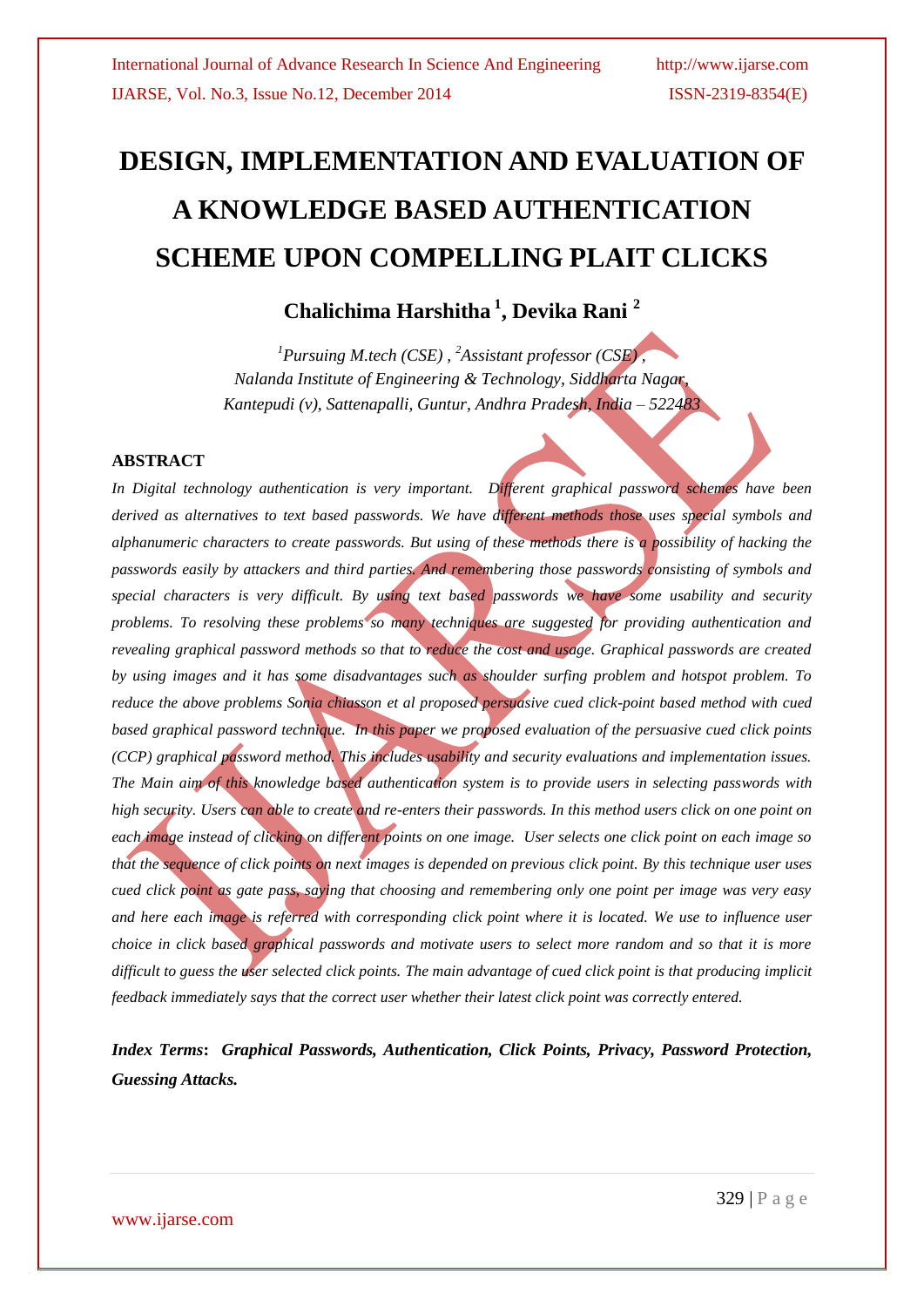### **I INTRODUCTION**

Authentication is an important issue, which prevents unauthorized person in a computer based information security environment system. In Present days, most frequently used technique in the information security computer based system for authentication is text based authentication. In this technique user create passwords with the help of characters, special symbols, numbers, keywords and special characters and problems of knowledge based authentication is text based passwords. Sometimes user can create memorable passwords that they are easily guessed by hackers where as a strong system which generate complicate passwords are difficult for users to remember. But a password authentication system should provide strong passwords as well as maintain memorability. The previous results that text based passwords systems have struggled with security and usability issues. As a solution for these problems graphical passwords techniques have been introduced. The graphical passwords based authentication is using images instead of text to creating user password.

Graphical passwords can be divided into 3 types: Draw-based, choice based and click-based. *Draw based graphical password* method users have to draw some secrete. Where as in *Choice-based type* users have flexibility to select sequence of images to set the password. And *click-based method* a user has to select click points on the image. The present technique follows authentication techniques like pass points, cued click points and persuasive cued click points. In *Pass Point Method* method the users have to select click points on a single image and in *Cued Click Point Method* users can select click points up to n level of images that means in each level it takes a single click point on a single image. And where in the case of *Persuasive Cued Click Points* it selects one click point on one image using persuasive technology. When we consider the security issues, the click based graphical authentication having problem with hotspot and shoulder surfing problems. To solve these issues, the following solutions are made in this paper:

 $\triangleright$  For eliminate hotspot problem we uses persuasive technology. In this system activates some area for selecting the click point on the image and further user doesn"t have the rights to change that selected area.

 $\triangleright$  To reduce shoulder surfing problem, it uses double click method for selecting the click points and single click method for storing empty values in the login phase. Even though an attacker got information about click points it"s hard to break our password. Because the user applies either single or double click methods randomly to confuse attacker.

We are proposing the authentication systems allow user choice when it is required to users to create or to provide stronger passwords. In the current system users may selects weak passwords those are easy for attackers to predict or hacking. Hence it is more necessity, to discouraging users from making such simple and easy password choices. In this paper we proposed a consistent assimilation of earlier work. The systematic examination provides a comprehensive and integrated evaluation of Persuasive Cued Click Points covering both usability and security issues for advance understanding as is prudent before practical deployment of new security mechanisms. Results show that cued click points is effective at reducing hotspots which are the areas of the image where users are more likely to select click points and avoiding patterns formed by click points within a password when still maintaining usability.

www.ijarse.com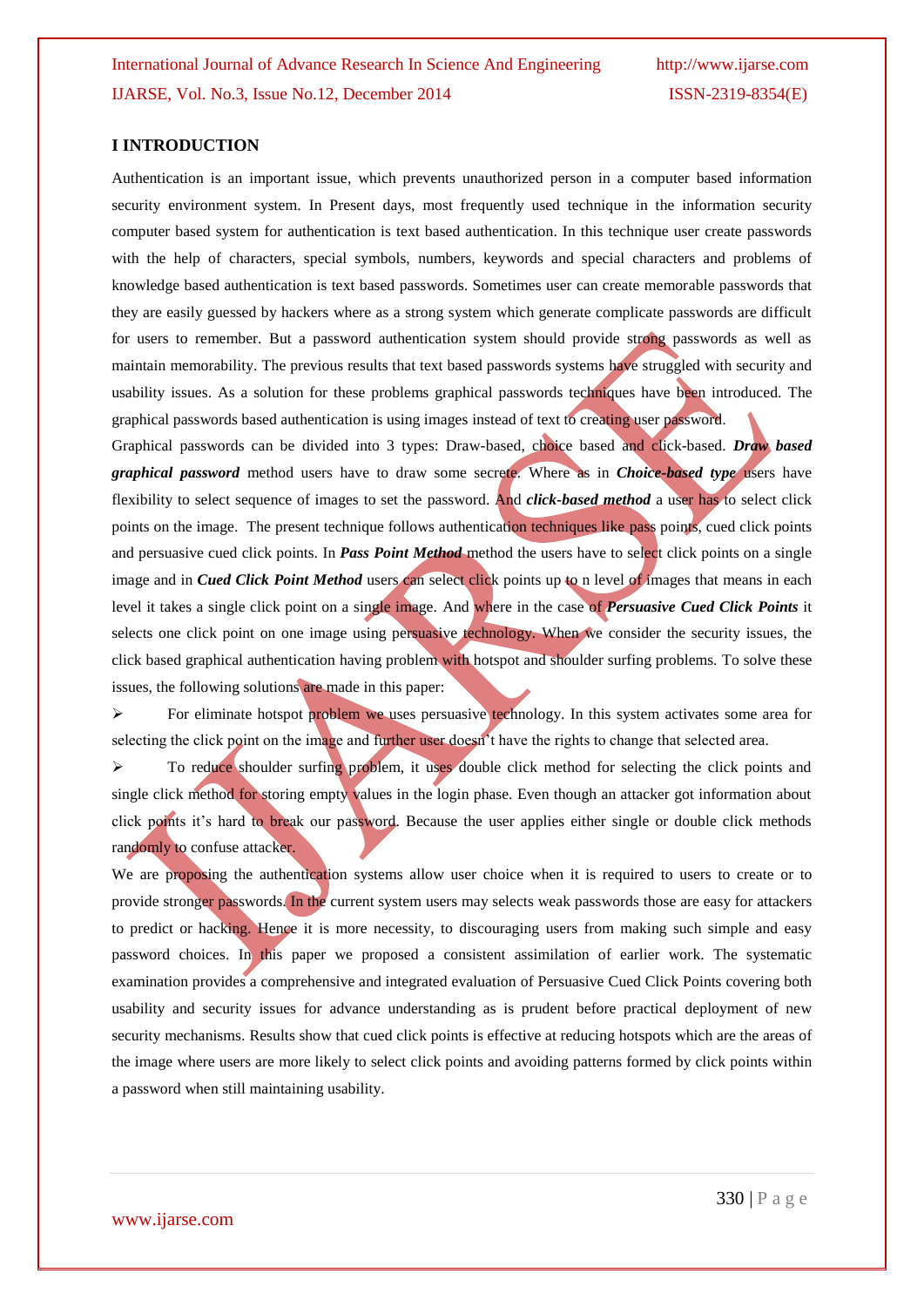### **II RELATED WORK**

Recently the security problem has been formulated as a technical problem having some security and usability problems while we are using text passwords as user authentication methods. The security researchers has evolved hastily in response to security threats on the one hand increasing attention in practice and on the other hand motivating research innovation. Here security problems are defined as attacks like an intruder looking for one"s shoulder to get information is also called as shoulder surfing etc and having limited password space is known as usability problem. Some researchers provide technology alternatives for text based passwords as biometric systems and they have their own drawbacks. So to overcome from these drawbacks, graphical passwords had been introduced by Greg Blonder in 1996 which offers a solution as another alternative as the passwords which we are focusing are cued recall click based graphical passwords also called as locimetric.

Graphical passwords consist of clicking on images rather than typing alphanumeric strings may help to conquer the problem of creating secure and memorable passwords. The graphical password method using click point provides the alternative for the text password cued click points are used to increase the memeorablity of the user that it is fully knowledge based authentication. The usability and security issues associated with alphanumeric passwords as the password problem. This arises because passwords are expected to comply with two conflicting requirements,

 Passwords must be easier to remember and the user authentication protocol should be executable quickly and easily by humans.

- Passwords should be secured that is they should be random and should be hard to find or to guess.
- Passwords are changed frequently.
- Passwords should be different on different accounts of the same user.
- Passwords could not be written down on anywhere or stored in plain text.

Passwords problem arises primarily from fundamental limitations of human long term memory (LTM).Once a password has been chosen and learned the user must be able to recall it to login. Though people regularly forget their passwords.

To eliminating these problems with text based password authentication, Graphical password authentication techniques and algorithms are introduced. S. Wiedenbeck et al. in 2005 introduces a pass points (PP) technique to achieve usability by reducing the problem of memorable passwords over text based passwords method. And Sonia Chiasson et al. proposed one method called cued click points (CCP) which provides more usability and security than pass-points method.

### **2.1 Pass Points (PP)**

In Pass Points Technique user selects N random points in an image presented to user. In this system an image is selected from set of images present in a gallery and user is shown the image. The job of user is to click N points as shown in Fig.1.When the user clicks on the point"s features from points are stored and not the point itself. Since storing points directly reduces the security of the technique. Because it is very difficult to remember the random points user chooses to select points on images that can be easily recognized in the image. This is called as Hot Spot.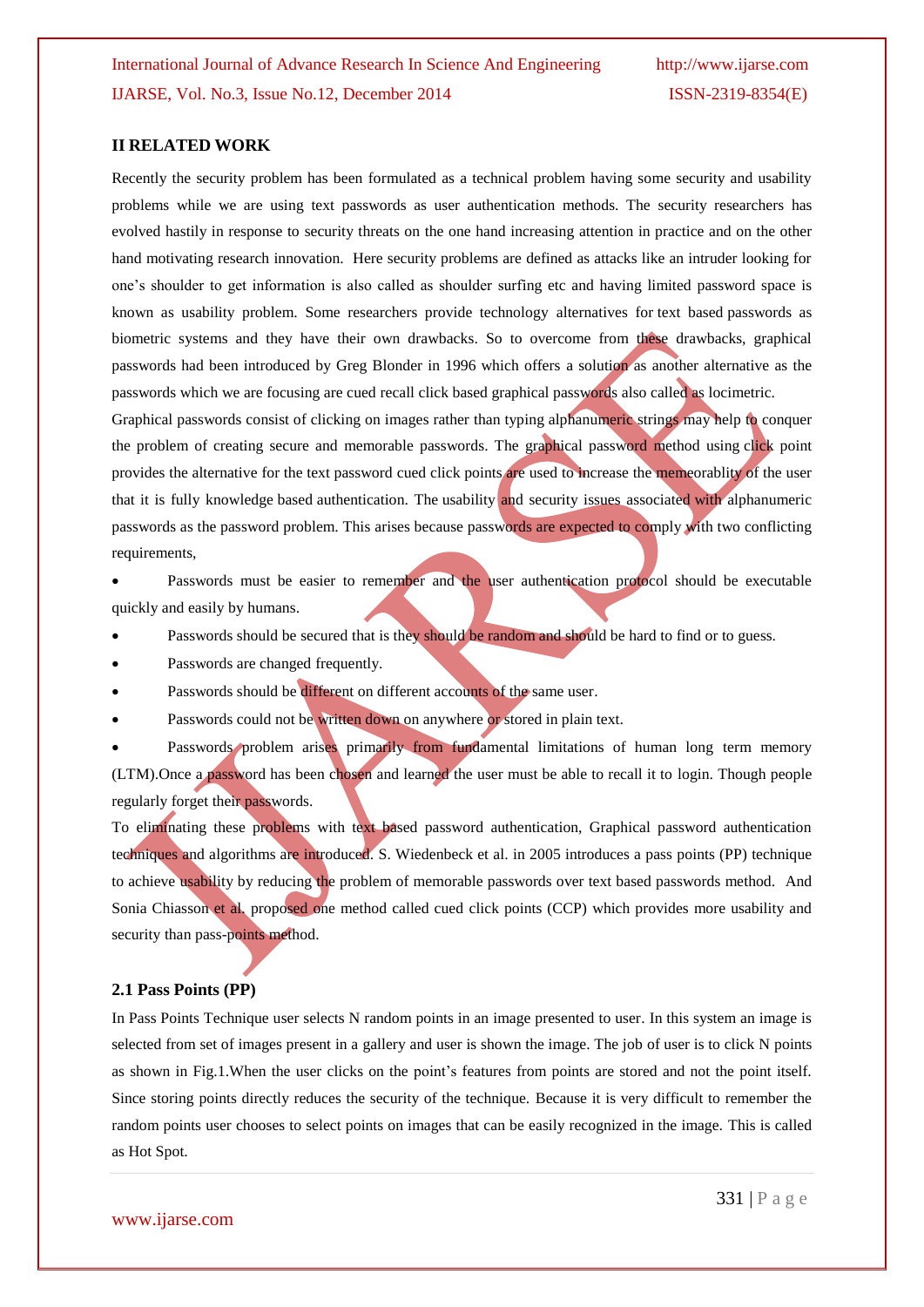This system is having advantage as simplicity of implementation but it has one drawback that is low security. In another alternative of this system is the user himself picks the image, it will increases the security of the graphical password. Although the user has to always enter the same image and within some system defined lenience place on the image for each click point during authentication which means that image must be physically present in the client system.



**Fig.1. Pass Points (PP)**

# **2.2 Cued Click-Point (CCP)**

In cued click point (CCP) is a method which provides more usability and security than pass-points method. In this the user selects one point in each of N images presented to user randomly that means user can select one click point for one image up to N levels. For increasing the security loopholes mentioned in the pass points system distribution of password scheme is developed. In that user is presented with N random different images and user has to click one point at every image. Depending on selected click point of current image next image is displayed randomly by the system as shown in Fig.2.



**Fig 2. Cued Click Points (CCP) – Here each click determines the next image.**

This was explained with an example like that in login phase user should follow the order of selection of click points within the acceptance area. During login phase, the image is visible as blurred image except for a small focus area. Instead of using a mouse to select their click points the user enter Y-for "yes" or N-for "no" on the keyboard. In other way user use the right and left mouse buttons to indicate if their click point is within the focused area. This process repeats for some rounds until all N click points are identified. An algorithm called centered discretization proposed by Robert Biddle, for calculating tolerance area of click points. Because in graphical passwords computing the tolerance area is essential thing for examining whether user click points are valid or not. So that it removes the problems like false accept and false reject.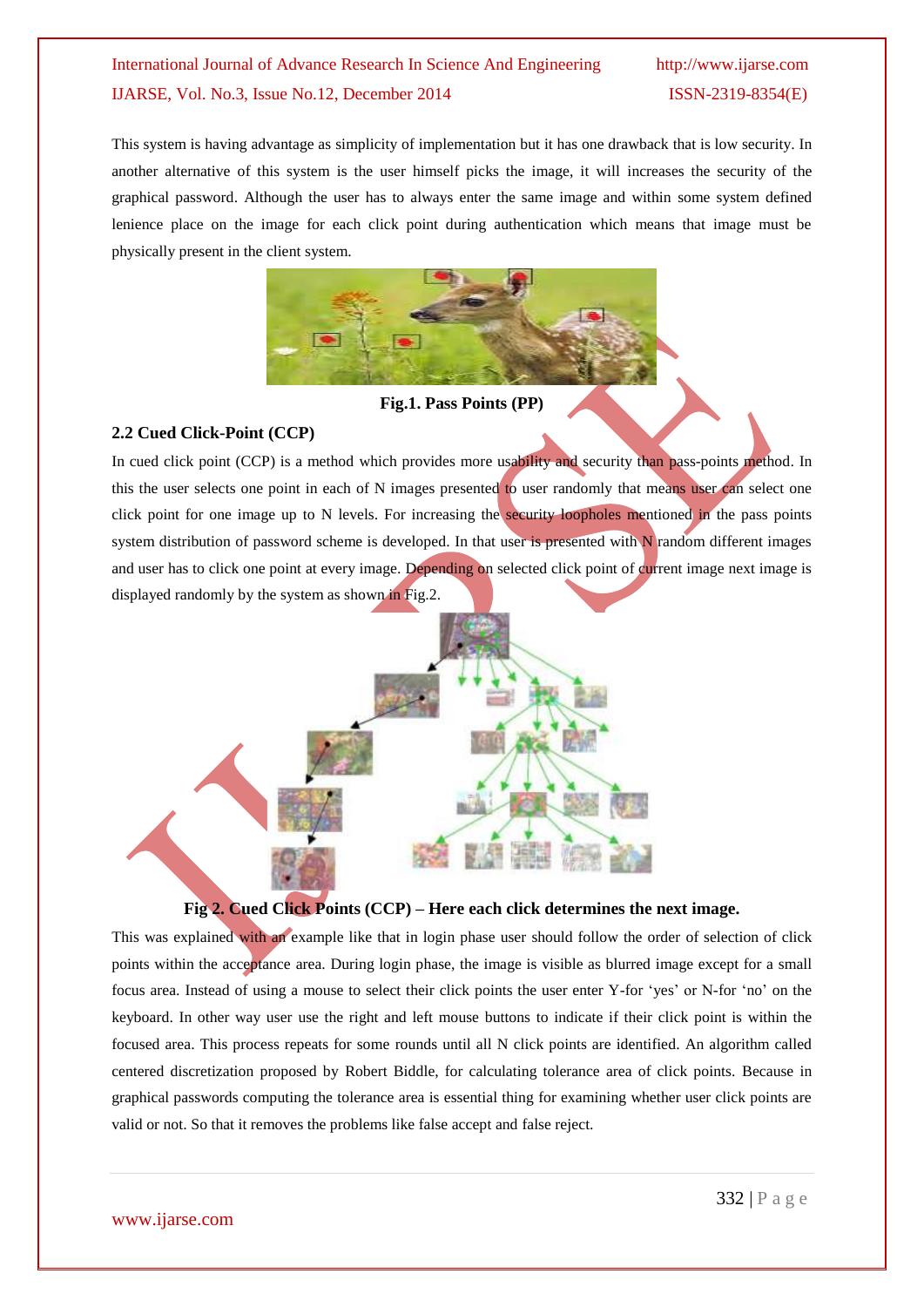The major complexity of this cued click points technique is high as user not only has to remember the images in proper order but also has to remember points in every image. By this method consequently great challenge for the user is to remember the password. In this technique user he selects the number of images and number of points in every image.

# **III PERSUASIVE CUED CLICK POINTS**

Image Based Passwords can be made for providing more security to the passwords rather than text based passwords by increasing the randomness. Increase in randomness increases the complexity of remembering the passwords. So the methods are needed that can provide high security and low predictability at the same time they makes it easy for the users to remember the password click points. In the graphical based authentication hotspots and shoulder surfing problem was reduces the security of click-based graphical passwords because attackers can use skewed password distributions to predict and prioritize higher probability passwords for more successful guessing attacks. Visual attention research shows that different people are attracted to the same predictable areas on an image.

The proposed persuasive cued click points system provides the solutions.

 $\triangleright$  In that the first is to select a random image from database. After that one random block of the image is selected as viewport and rest of the image is blurred. So that the viewport can be shuffled to desired position as per user choice. Then user just has to remember the image and the viewport point as shown in Fig.3.



## **Fig.3. Simple PCCP - The viewport highlights part of the image.**

When the user selects a point in the viewport then viewport features are extracted. So that features are based upon color. While checking compare their feature with image features of all images. Then the Closest image in which most of the features are matched is shown next. So that user no needs to remember the next image.

User selects a point then its features are stored and at the same time next matching image is stored.

The Persuasive Cued Click Points System only stores one image for the user and features of click points. The Fig. 4 shows the complete block diagram of PCP graphical password system. So the password is automatically secured as it does not contain any physical location. The user has to specifically remember the first image and the click point. Therefore even though the system makes the password more random it is easy for the user to remember the password. Then the user can select hotspots from second image onwards.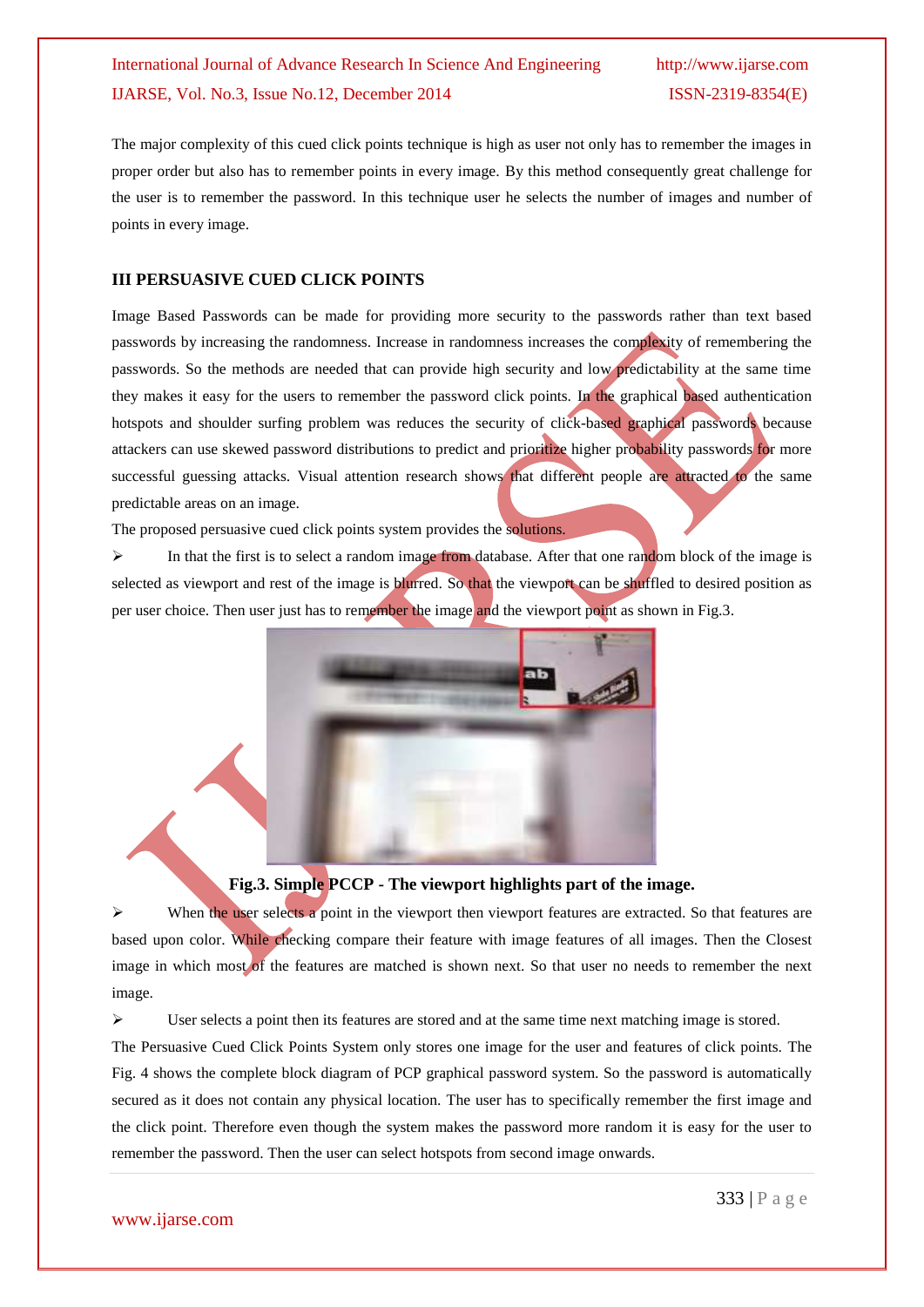

### **Fig 4 Block diagram of PCP**

From an imposter point of view, he has to know the first image, the first click point and then he has to guess all the subsequent click points in subsequent images. A wrong guess alters the image itself thus eliminating the chance of misdetection. As the first view port is purely random and may chances of user clicking on hotspot is minimum. By this proposed system, the drawbacks occurred in existing system that is hotspots can be easily identified and are reduced effectively using hotspot coverage graphs. The Attackers can retrieve the passwords using skewed password distribution. Previous result shows that most of the people are attracted on the same area of the image. Thus it is easy to attack. By the observation it reveals that if users select the click point without any other involvement still there is a chance to appear for hotspot problem. The Researchers suggest that the user choice in all types of graphical passwords is inadvisable. For eliminate this, system involvement is needed to select more random click points while maintaining usability. Then the attackers acquire knowledge of a particular user's credentials through direct observation or through external recording devices such as video cameras while the authorized user enters the information. An attacker who accurately observes one login would have enough information to log in independently, so shoulder surfing is a concern. The PCCP uses persuasive technology to motivate users to select less guessable passwords and make it more difficult to select every click point as hotspot. Mainly at the time of password creation the images are shaded except viewport and it is positioned randomly to avoid hotspots. This hotspot information allows attackers to improve guesses and could have a chance to produce new hotspots. Viewport size is intended to offer a variety of distinct points but still cover only an acceptably small fraction of all possible points. So selection of click point of user must be inside the viewport only. Outside of the viewport will not respond for user clicks. The user has the flexibility to change the view-port area which is provided by the system whenever a user doesn"t satisfy with the generated viewport area. At the login phase, images are displayed without shading and users needed to select correct click points for authentication.

### **IV CONCLUSION**

In password based authentication systems is to maximize the effective password space. This creates the problem on usability when user choice is involved in that. We have shown that it is possible to allow user choice while still increasing the effective password space. Moreover, tools such as PCCP"s viewport cannot be exploited during an attack. The users could be further deterred at some cost in usability issue from selecting obvious click